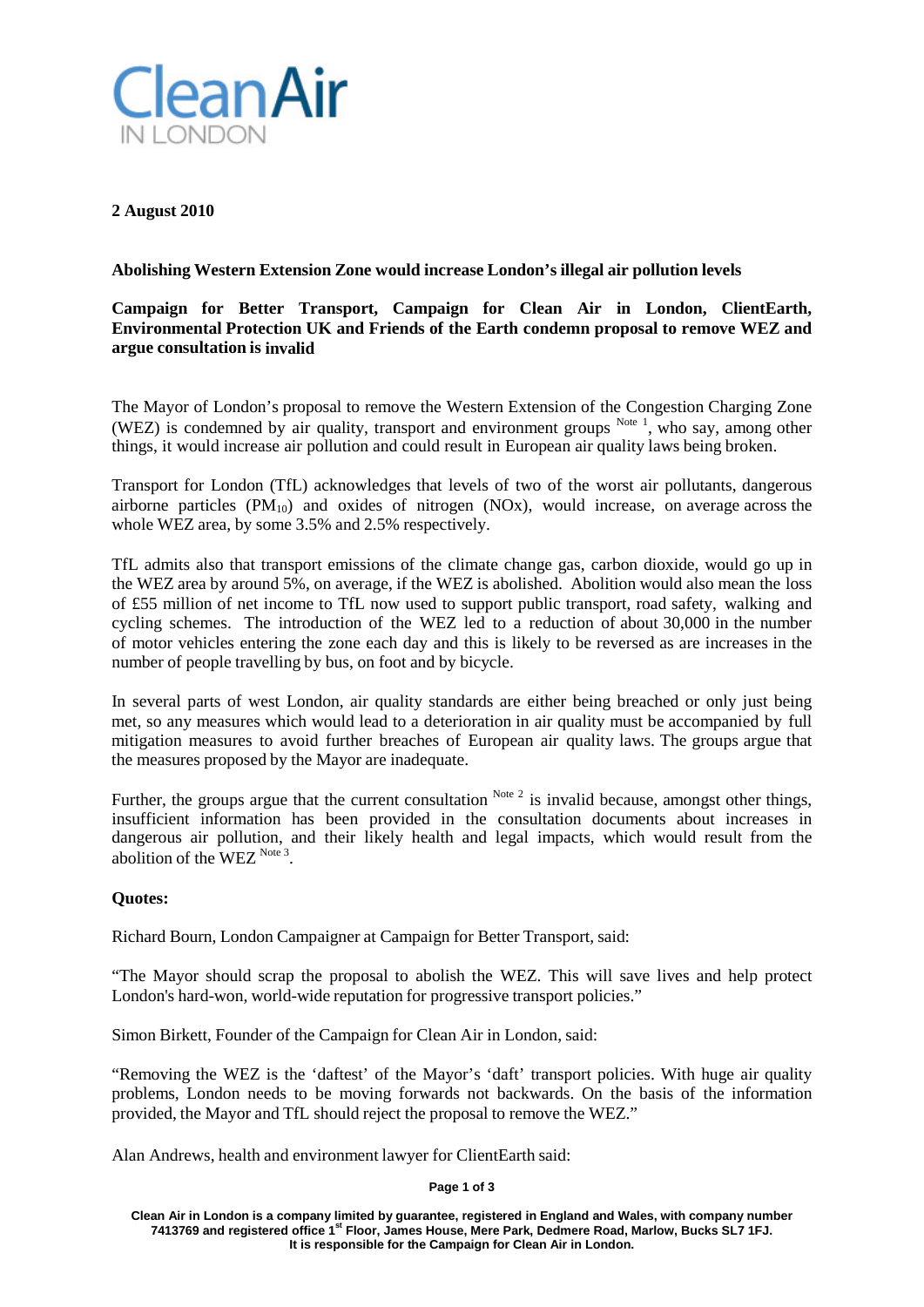

"London is consistently breaching legal limits on air pollution, which seriously affects Londoners' health. If the mayor removes the WEZ, he will leave himself with a mountain to climb if he is to bring London's air pollution under control."

Ed Dearnley, Policy Officer at Environmental Protection UK, said:

"The WEZ is a key measure for improving air quality in central London. Removing it would send air quality in the wrong direction, meaning expensive remedial actions would be needed to bring air quality up to the legally binding, health based European targets that central London was already struggling to meet. In the meantime the health of Londoners would suffer as thousands more vehicles enter the former WEZ area every day."

Jenny Bates, Friends of the Earth London Campaigner, said:

"The WEZ has been successful in cutting traffic in the area and TfL admits its abolition would mean worse air pollution and climate change emissions as traffic returned. It is unacceptable for the Mayor to abolish the WEZ when other measures currently proposed do not leave London on track to meet EU legal air pollution limits or its own climate change targets."

### **Notes:**

- 1. The groups are Campaign for Better Transport, Campaign for Clean Air in London, ClientEarth, Environmental Protection UK and Friends of the Earth.
- 2. The deadline for consultation responses on the proposed changes to the Congestion Charge is Monday 2 August. Views can be submitted by email to [CChargeConsultation@tfl.gov.uk](mailto:CChargeConsultation@tfl.gov.uk) or online at:

*<http://www.tfl.gov.uk/roadusers/congestioncharging/17094.aspx>*

Key elements of the Mayor's proposals, put forward by Transport for London (TfL), include:

- Removing the WEZ formally from 3 January 2011
- Increasing the daily charge in the Central Congestion Charging Zone (CCCZ) to £10 (£9 with 'Auto Pay')
- Residents in the WEZ area losing their 90% discount for travelling in the remaining CCCZ
- Replacing the Alternative Fuel Discount with a Greener Vehicle Discount which would provide a 100% discount to cars emitting  $100g/\text{km}$  or less of CO<sub>2</sub> and meet the Euro 5 standard
- 3. For full consultation details see:

<http://www.tfl.gov.uk/roadusers/congestioncharging/17094.aspx>

4. For impacts see also impacts see table on page 34:

<http://www.tfl.gov.uk/assets/downloads/appendices-to-the-report-to-the-mayor.pdf>

#### **Page 2 of 3**

**Clean Air in London is a company limited by guarantee, registered in England and Wales, with company number 7413769 and registered office 1st Floor, James House, Mere Park, Dedmere Road, Marlow, Bucks SL7 1FJ. It is responsible for the Campaign for Clean Air in London.**